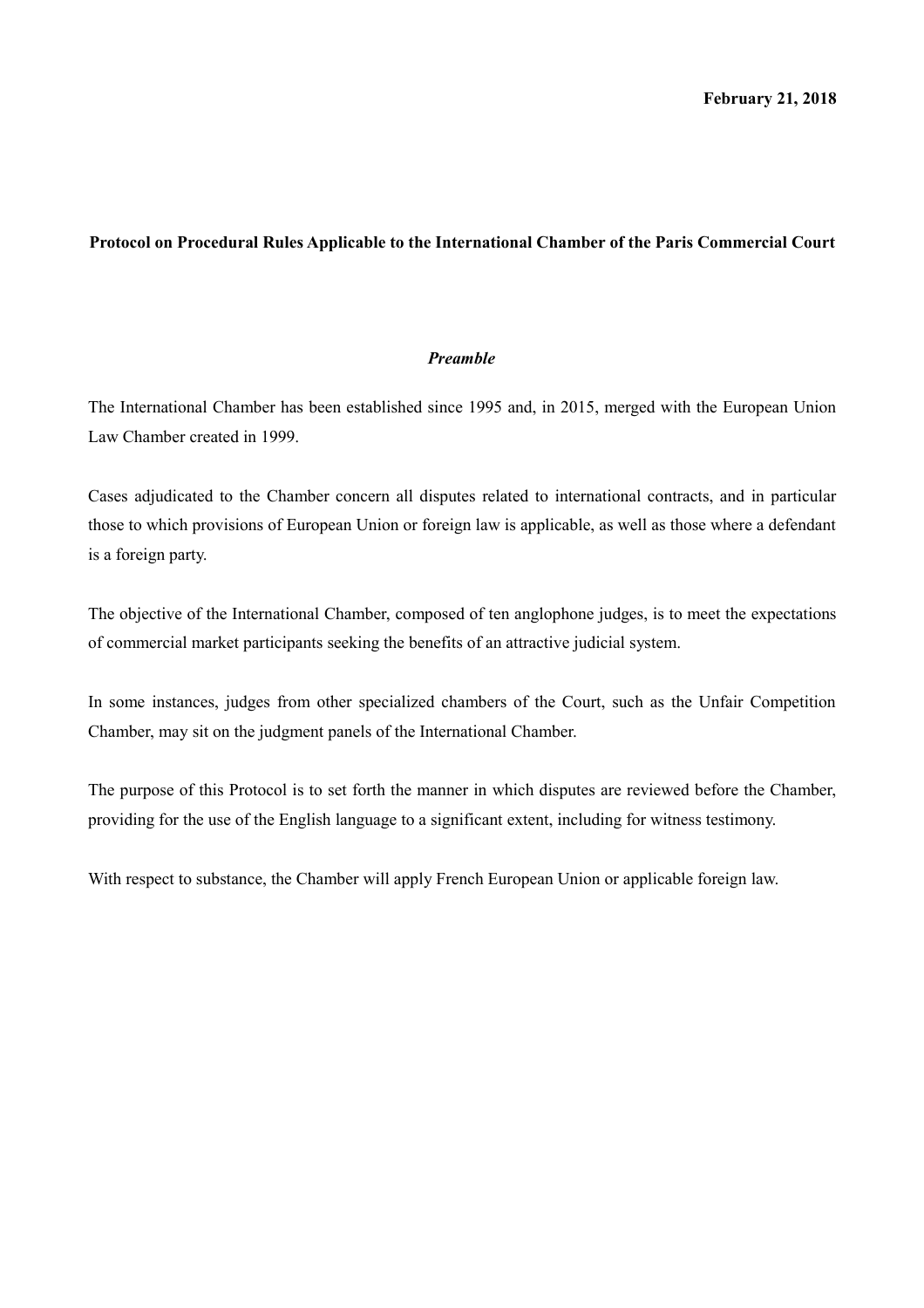### **Article 1: Jurisdiction of the International Chamber**

- The Enrollement Chamber of the Court or, as appropriate, the judge specifically appointed by the President of the Court for urgent matters, as contemplated in article 858 of the Civil Procedure Code, shall direct all transnational commercial disputes to the International Chamber,.
- Transnational commercial disputes include disputes related to:
	- International commercial contracts and the termination of commercial relations
	- Transport
	- Unfair competition
	- Anti-competitive commercial practices
	- Transactions in Financial Instruments, Market Standard Master Agreements, as well as Financial Contracts, Instruments and Products
- The jurisdiction of the Court may also result from contractual clauses conferring jurisdiction on the courts that are under the Court of Appeals of Paris.

# **Article 2: Language of the Proceedings**

- The proceedings before the Commercial Court are oral.
- Procedural acts are drafted in French.
- Documentary evidence may be submitted in English.
- Subject to section 2.5 hereinafter, pleadings are conducted in French.
- Parties, Experts and third party Witnesses who appear before the Court, and legal counsels who are not French nationals and who are authorized to appear before the Paris Commercial Court, may use the English language.
- Records of the Hearings are drafted in French by the Court's Clerk under the direction of the President of the court.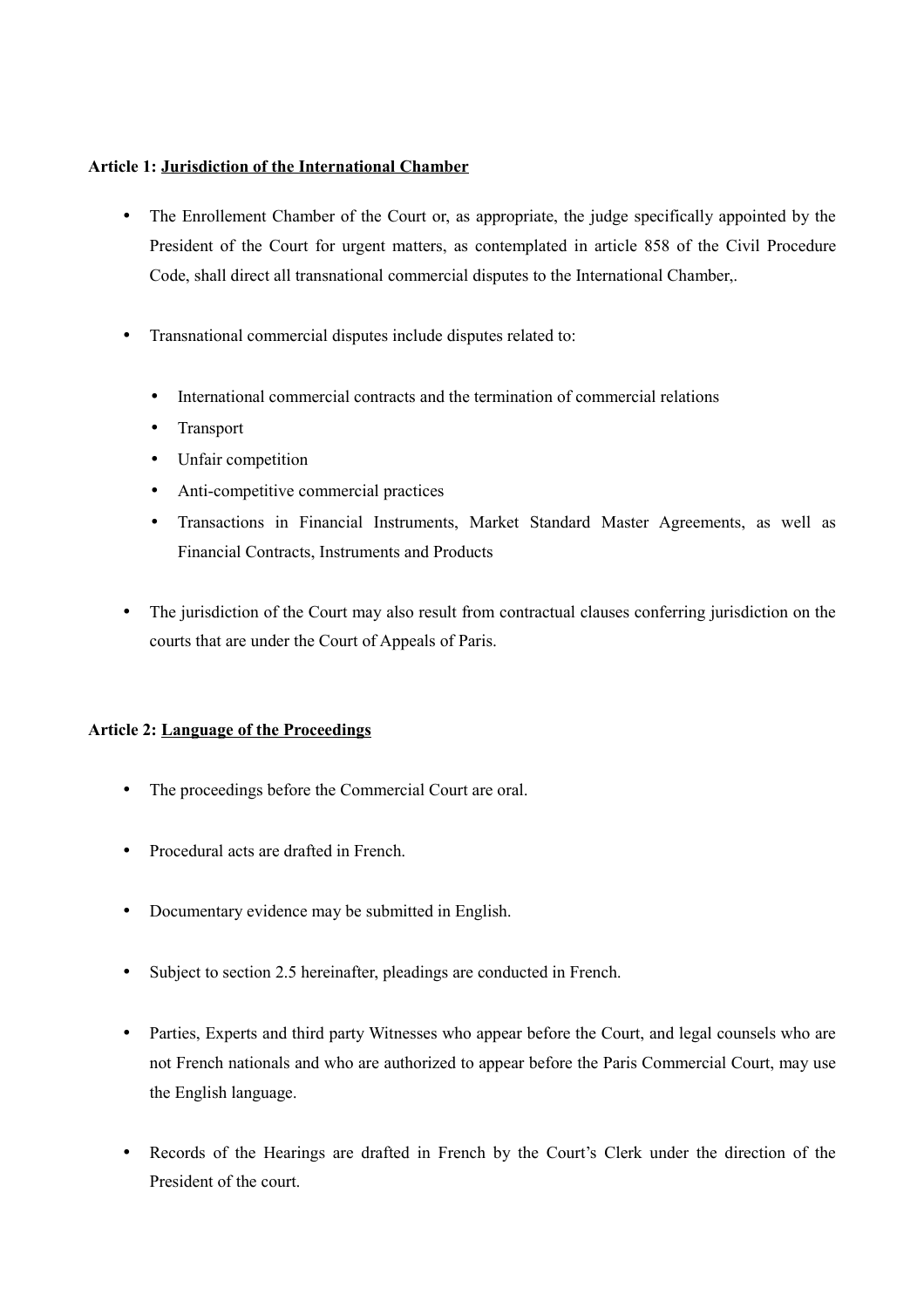# **Article 3: Procedural Timetable**

- The judge assigned to the supervision of the case shall set the procedural timetable, which will include in particular:
	- The date(s) on which the Parties will have to appear in person
	- The date(s) on which the Parties will submit the written statements that will serve as the basis for witness testimony
	- The date(s) of examination of witnesses and experts
	- The date(s) on which legal counsel shall deliver their oral arguments
	- The date of closure the proceedings
	- The date of deliverance of the decision of the Court
- The procedural timetable may be modified due to, in particular, new objections or additional requests made by any of the Parties.

#### **Article 4: Rules governing evidence**

- • **Compulsory production of documents in the possession of a Party to the proceedings or a third party**
	- Requests for orders to produce documents held by a party or a third party are reviewed by the Judge assigned to the supervision of the case, as per articles 11 and 138 through 141 of the Civil Procedure Code.
	- The parties may request the production of categories of documents that are specifically identified.

# • **Personal appearances of the Parties**

• Personal appearances of the Parties take place in the manner contemplated in articles 184 through 198 of the Civil Procedure Code. The judge may submit to the Parties questions that he deems relevant to facts that are supported by legally admissible evidence. Thereafter, the judge may invite each Party to answer questions from the other Parties.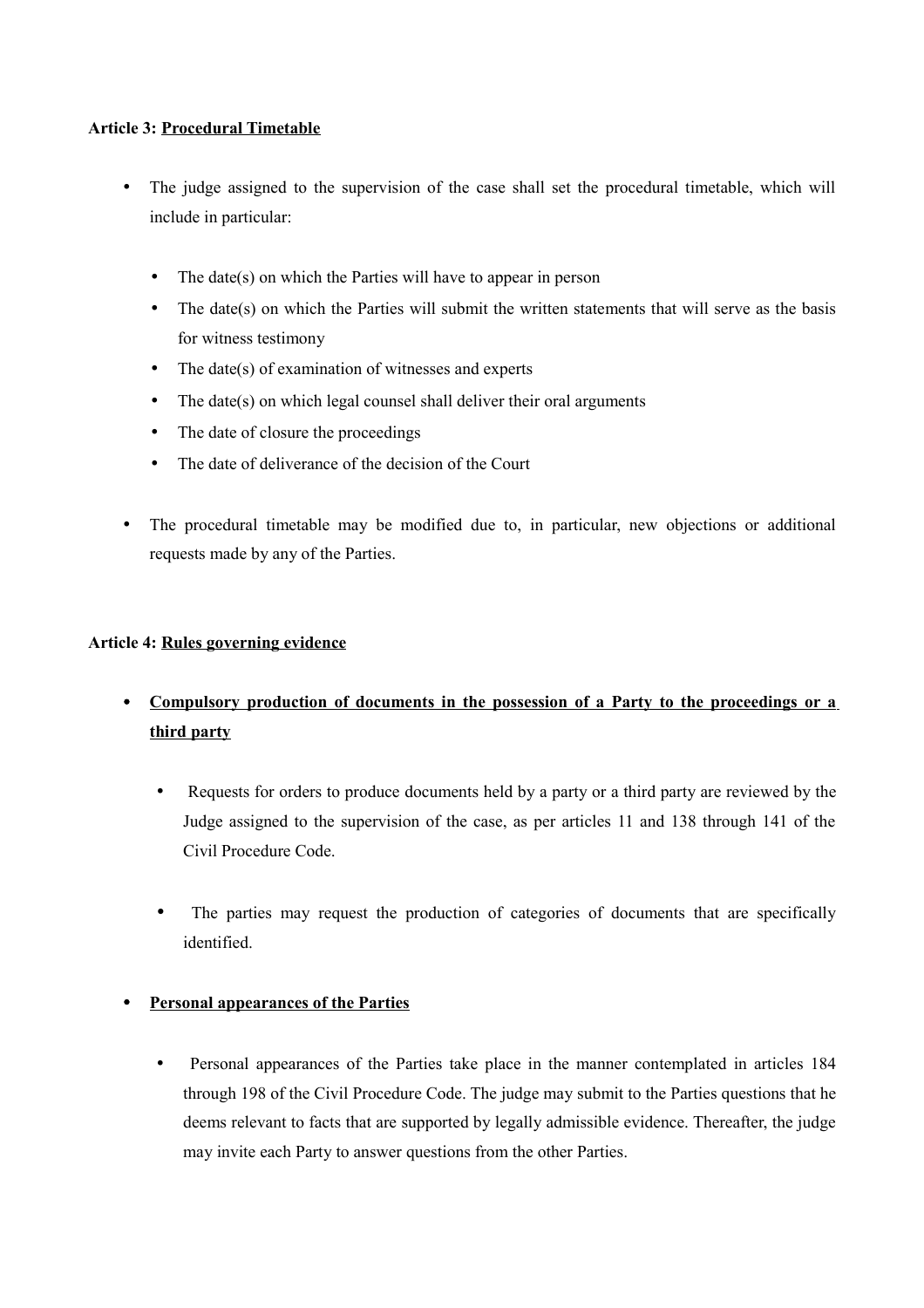• Legal entities which are Parties to the proceedings may be represented at the hearings by their legal representatives or by employees specifically appointed pursuant to a specific power of attorney.

# • **Third Party written statements**

- Written statements issued by third parties must be in the form of attestations meeting the requirements of article 202 of the Civil Procedure Code.
- As an exception to article 202, which exception shall not be contested by the Parties, statements made by expert and third party witnesses may be in typewritten form.

# • **Third party examination (articles 199 and seq. of the Civil Procedure Code)**

- The examination of a third party may be ordered by the judge assigned to the supervision of the case or the court, as the case may be, at their own initiative or at the request of any of the **Parties**
- Witness testimony shall be based on written statements, which may be in typewritten form, containing the information set forth in article 202 of the Civil Procedure Code.
- The examination of a witness is conducted in accordance with articles 206 and seq. of the Civil Procedure Code. Pursuant to these articles, a witness is legally compelled to appear at the hearings, and may be subject to a civil fine should he/ she fail to do so.

The judge submits to witnesses questions which he deems relevant to facts that are the subject of legally admissible evidence. Then he invites witnesses to answer questions from any of the Parties.

- The judge assigned to the supervision of the case or the court, as the case may be, will review and interpret written statements provided by a witness who has failed to appear for good reason. When failure to attend is not justified, the Judge or the Court may draw any and all conclusions resulting from such failure.
- Each Party to this Protocol must insure, taking all reasonable steps to that effect, that his/ her requested witnesses appear at the hearings and must advance all costs related thereto.

# • **Examination of Specialists and Experts (article 245 and 283 of the Civil Procedure Code)**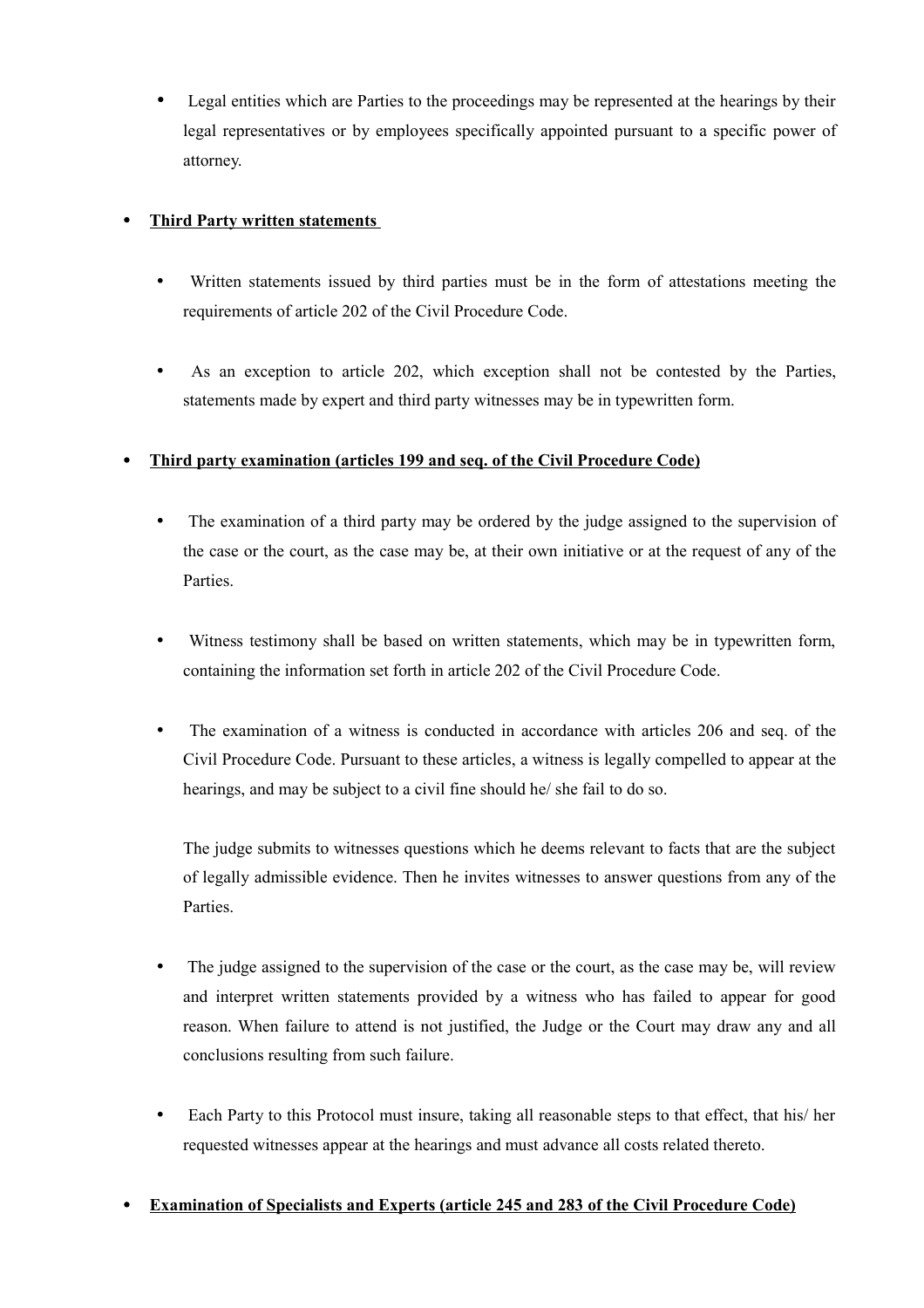- The judge assigned to the supervision of the case or the court, as the case may be, orders the examination of judicial specialists and experts, at their own initiative or upon request of the parties.
- The judge assigned to the supervision of the case or the court, as the case may be, also rules on examination requests of specialists and experts proposed by the Parties. Attached to their requests, Parties must submit the reports prepared by each of their designated specialists and experts, and provide their names and qualifications.
- Provisions contained in Sections 4.4.2 to 4.4.5 above apply, as reasonably appropriate, to examinations of specialists and experts.

# **Article 5: Oral Proceedings**

Oral proceedings are public, unless the Court decides otherwise under the conditions of article 435 of the Civil Procedure Code.

# **Article 6: Translation**

- If one of the Parties contests the translation of a document provided by the other Party, the judge may order that a sworn translation be made of all or part of the contested translation, at the expense (payable in advance) of the Party he will designate, pursuant to article 269 of the Civil Procedure Code.
- Any Party may, at its own expense, arrange for a simultaneous interpretation of oral proceedings, including examination of experts and third party witnesses, held in French.
- When a Party, a Party's counsel, an expert or third party witness uses a language other than French, simultaneous interpretation services must be arranged, with the interpreter chosen by mutual agreement of the Parties, and the expenses borne by the Party choosing to use a language other than French. If the Parties fail to reach agreement on the identity of the interpreter within the time specified by him, the judge assigned to the supervision of the case will directly appoint the interpreter.